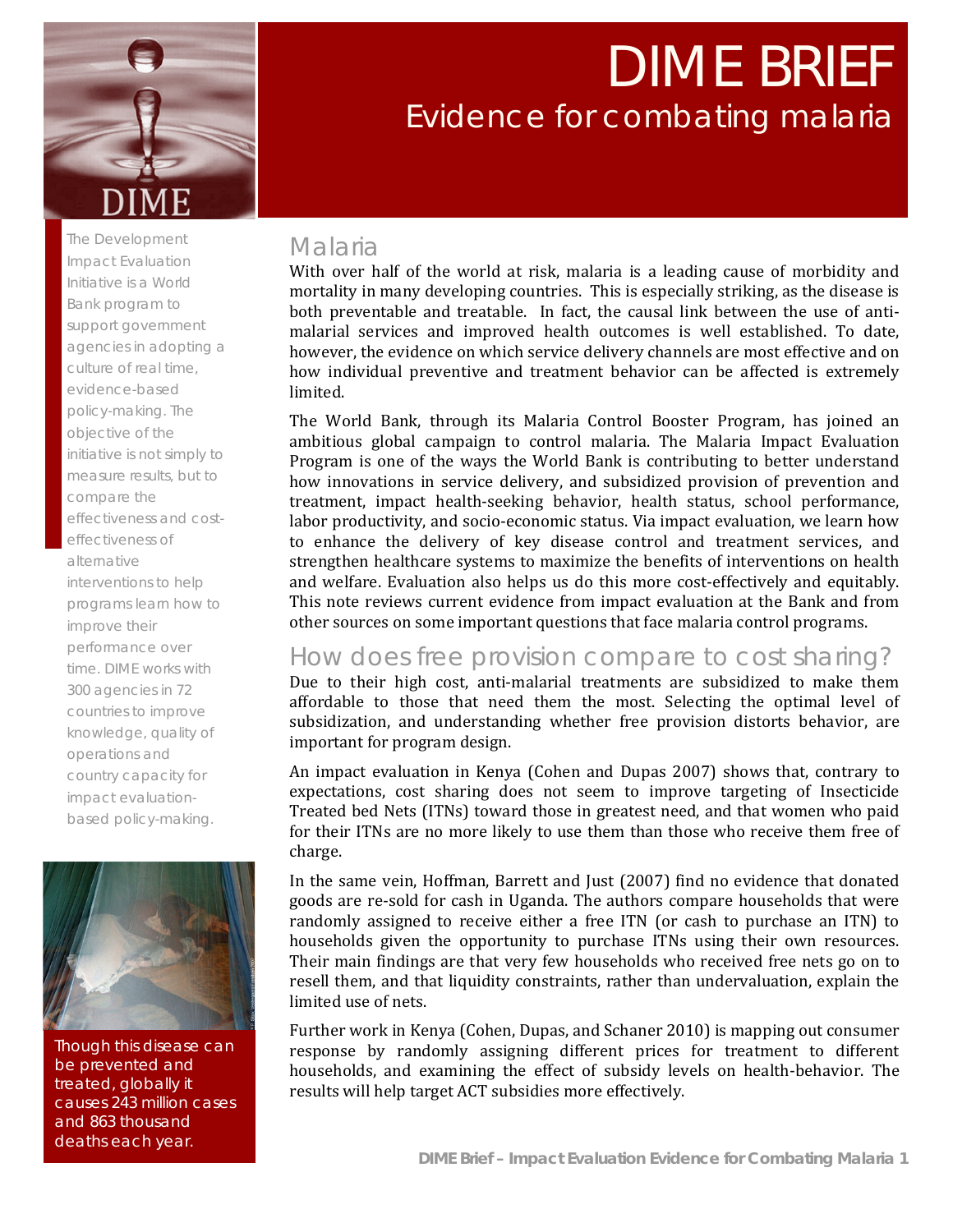

## Does malaria prevention increase school performance and labor productivity?

Impact evaluation is starting to establish that malaria prevention is a powerful tool to improve school performance and labor productivity on infected populations. Understanding the economic impacts of health investments will help further justify health expenditures.

In a randomized study in Kenya, Clarke et al. (2008) find that only a one year Intermittent Preventative Treatment (IPT) of school‐children significantly increased their scores on attention tests and reduced by half their probability of becoming anemic (see Box).

effective treatment. The ongoing randomized experiment in Nigeria (Dillon et al. 2008) gave individuals access to ACTs, the first line anti-malarial drug. The study will provide a precise measure of the direct effect of malaria infection on the productivity and income of agricultural workers with and without access to

Because prevention affects labor productivity, households may allocate preventive resources accordingly. Hoffman et al. (2007) indeed find that nets purchased by men tend to be used by the household's primary income earner, whereas those purchased by women tend to be used by household members perceived to suffer from malaria most frequently. The proportion of children under five sleeping under a net, for example, was found to be 20% higher when the net was purchased by a woman.

#### **Preventive treatment improves cognitive development in school age children**

### How to improve service delivery?

Malaria‐endemic countries are engaged in major efforts to distribute and deliver long‐lasting insecticidal nets (LLINs) and ACTs to their populations. Effective distribution requires a good understanding of delivery channels, and what determines adoption and usage of LLINs and ACTs.

Results from a randomized study in Zambia (Friedman et al. 2008) show that a new public sector distribution system was successful in increasing access to effective pediatric malaria treatment. In the eight districts where it was introduced, availability of pediatric anti-malarials increased from 247 to 345 days per year. Nationwide scale‐up could save 18,000 children and 2,000 adults from drying of malaria by 2015 (see Box on next page).